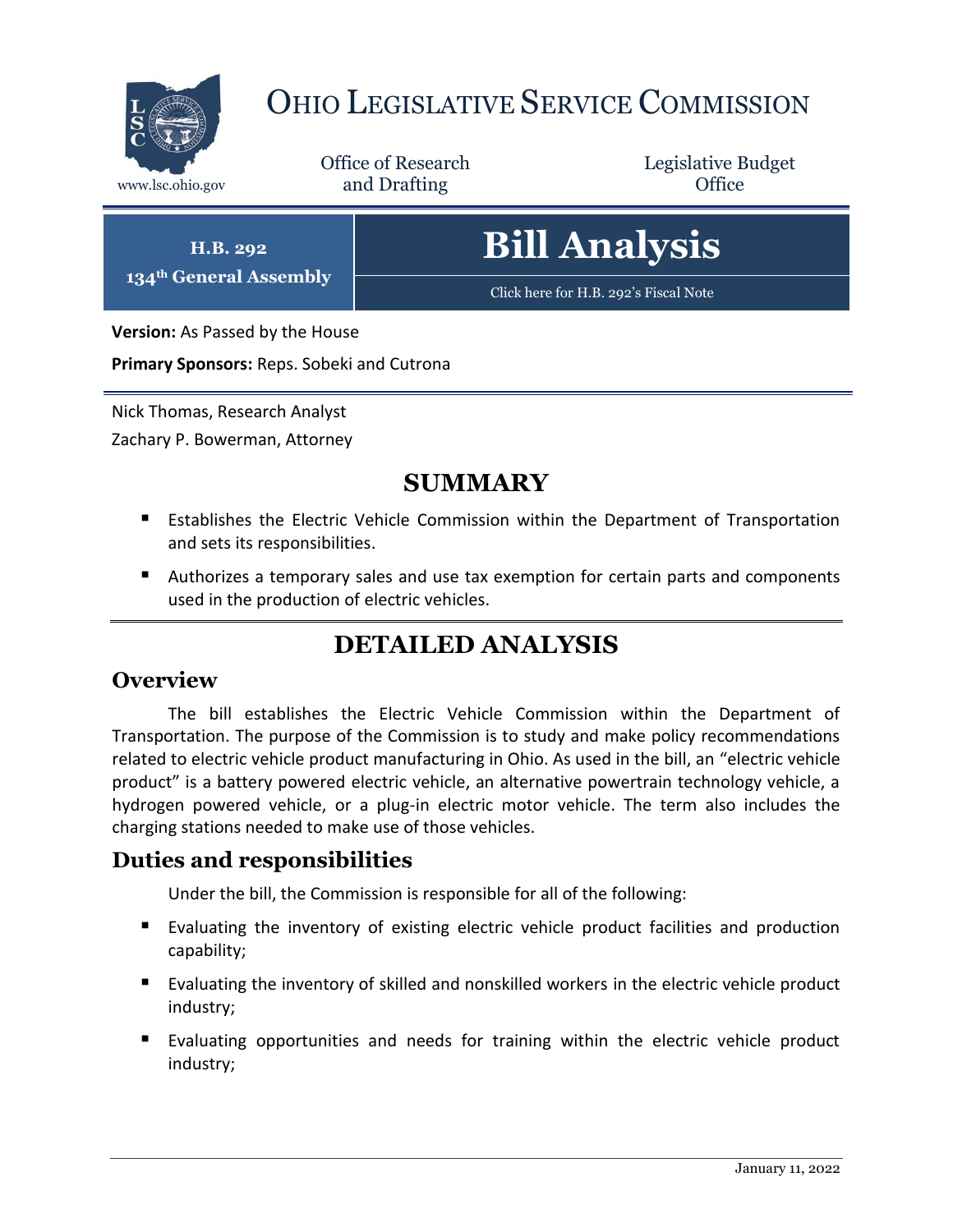- Determining if training centers promoting careers in the electric vehicle product industry should be created or transitioned from traditional automotive industry training centers;
- **Determining which traditional automotive industry facilities should be transitioned into** electric vehicle product facilities;
- Identifying and evaluating opportunities for growth within the electric vehicle product industry;
- Identifying and documenting results from previous instances of retooling and transforming manufacturing facilities in the automotive industry;
- **If** Identifying opportunities for research and development within the electric vehicle product industry;
- Evaluating the effectiveness of tax exemptions for electric vehicle products;
- Tracking employment data from the electric vehicle product industry, including job growth or contraction figures, wages paid, and other factors related to employment. $1$

#### **Commission report**

The Commission is required annually make a report to the Department of Transportation, the President of the Senate, the Minority Leader of the Senate, the Speaker of the House of Representatives, and the Minority Leader of the House of Representatives. The report is to include a description of all activities undertaken by the Commission during the prior year, must be in an electronic format, and be delivered no later than September 30. $^2$ 

#### **Governance**

The Commission is to be responsible for making all policy decisions relating to the evaluations, determinations, and other duties of the Commission. Additionally, the Commission may adopt rules as necessary to carry out its responsibilities.<sup>3</sup>

## **Commission composition**

The Commission is to consist of the following members:

■ Two members of the Senate, appointed by the President of the Senate, one of whom must be of the same political party as the President and one of whom must be from a different political party;

 $\overline{a}$ 

 $1$  R.C. 4501.821(B).

 $2$  R.C. 4501.821(C).

 $3$  R.C. 4501.821(A) and (D).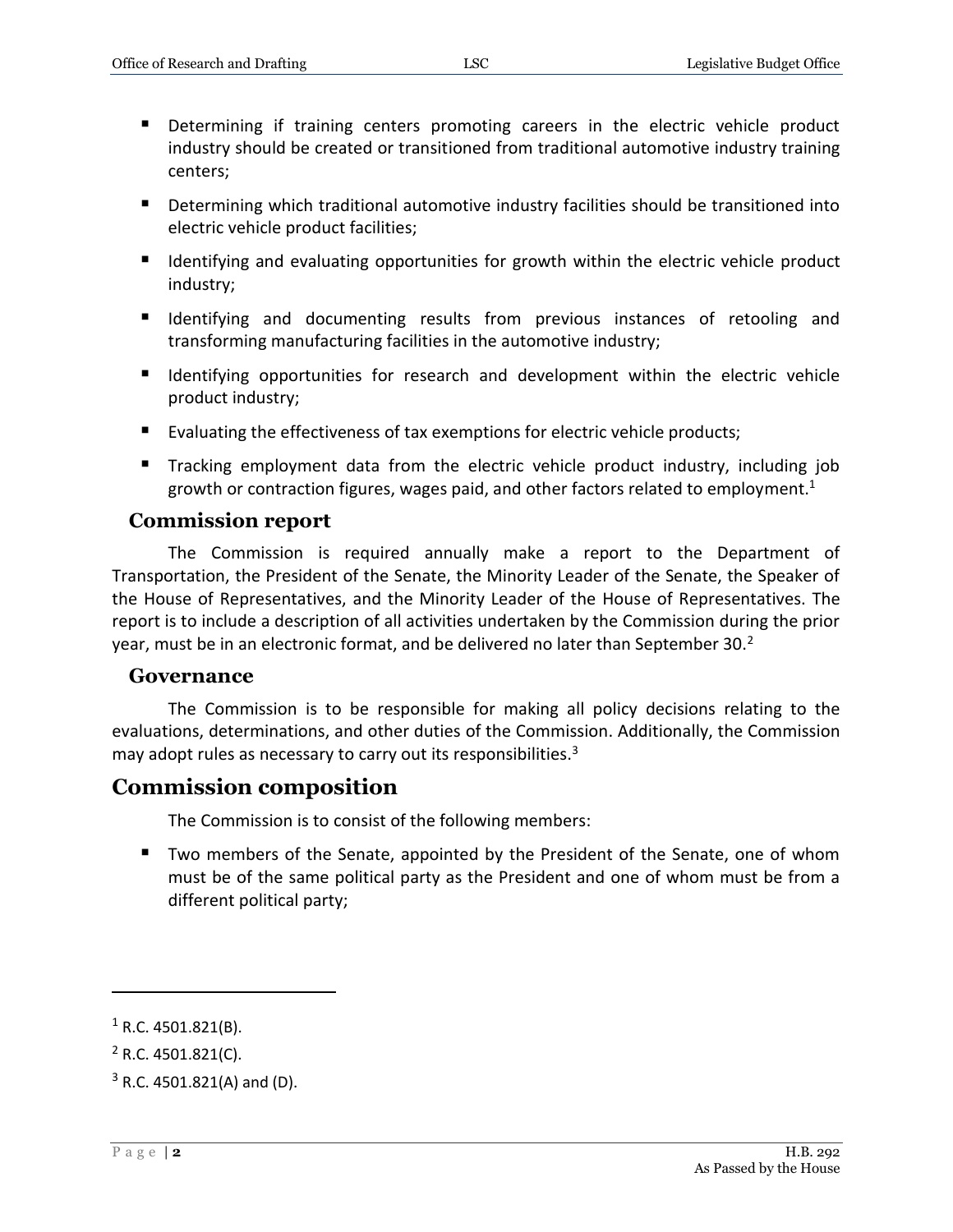- Two members of the House of Representatives, appointed by the Speaker of the House of Representatives, one of whom must be of the same political party as the Speaker and one of whom must be from a different political party;
- **Six members appointed by the Governor, as follows:** 
	- One representative of local governments;
	- $\Box$  One representative of organized labor operating in the automotive industry;
	- $\Box$  One representative of the automotive industry;
	- One representative of the Ohio Automobile Dealers Association;
	- $\Box$  One representative of the electric vehicle charging station manufacturing industry;
	- $\Box$  One representative of Clean Fuels Ohio.<sup>4</sup>

#### **Governor's appointees**

Members of the Commission appointed by the Governor are to serve a four-year term. Any such member may be reappointed. The Governor is authorized to remove any member appointed by the Governor. Any vacancy of such Commission seats are to be filled by the Governor.<sup>5</sup>

### **General Assembly appointees**

A member of the Commission that is a member of the General Assembly is to serve until the end of the member's current term of office in the General Assembly expires or until the legislator is removed as a member of the Commission by the President of the Senate or the Speaker of the House, as applicable. Similarly, a vacancy of legislative Commission members are to be filled by the President of the Senate or the Speaker of the House, as applicable. Such a member is to serve on the Commission until the end of the member's current term of office in the General Assembly or until the legislator is removed.<sup>6</sup>

#### **Appointment deadline**

Members of the Commission are to be appointed not later than 30 days after the effective date of the bill. The Governor is required to designate one of the members to serve as the chairperson of the Commission and annually thereafter. The Commission is to hold its initial meeting not later than 30 days after the last member is appointed. All subsequent meetings of the Commission are to be held at the call of the chairperson. Five members of the Commission constitute a quorum.<sup>7</sup>

 $\overline{a}$ 

- $5$  R.C. 4501.82(E).
- $6$  R.C. 4501.82(F).
- $7$  R.C. 4501.82(G).

 $4$  R.C. 4501.82(D).